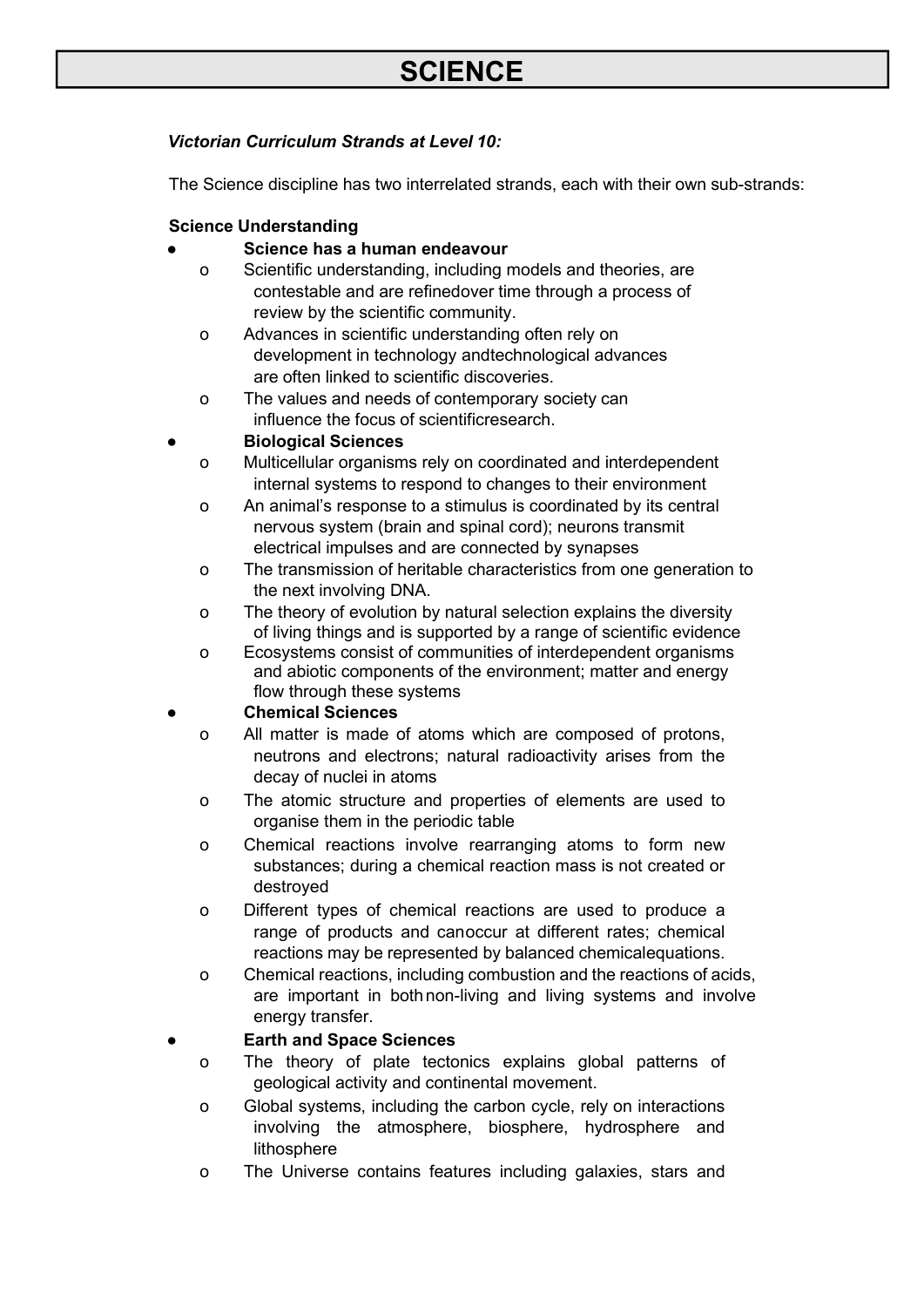solar systems; the Big Bang theory can be used to explain the origin of the Universe

# **● Physical Sciences**

- o Electric circuits can be designed for diverse purposes using different components; the operation of circuits can be explained by the concepts of voltage and current
- o The interaction of magnets can be explained by a field model; magnets are used in the generation of electricity and the operation of motors
- o Energy flow in Earth's atmosphere can be explained by the processes of heat transfer
- o The description and explanation of the motion of objects involves the interaction of forces and the exchange of energy and can be described and predicted using the laws of physics.

## **Science Inquiry Skills**

- **● Questioning and predicting**
	- o Formulate questions or hypotheses that can be investigated scientifically, includingidentification of independent, dependent and controlled variables.

# **● Planning and conducting**

- Independently plan, select and use appropriate investigation types, including fieldwork andlaboratory experimentation, to collect reliable data, assess risk and address ethical issues associated with these investigation types.
- o Select and use appropriate equipment and technologies to systematically collect and record accurate and reliable data, and use repeat trials to improve accuracy, precision and reliability.

## **● Recording and processing**

o Construct and use a range of representations, including graphs, keys, models and formulas, torecord and summarise data from students' own investigations and secondary sources, to represent qualitative and quantitative patterns or relationships, and distinguish between discrete and continuous data.

## **● Analysing and evaluating**

- o Analyse patterns and trends in data, including describing relationships between variables, identifying inconsistencies in data and sources of uncertainty, and drawing conclusions thatare consistent with evidence.
- o Use knowledge of scientific concepts to evaluate investigation conclusions, including assessing the approaches used to solve problems, critically analysing the validity of information obtained from primary and secondary sources, suggesting possible alternativeexplanations and describing specific ways to improve the quality of data.

# **● Communicating**

o Communicate scientific ideas and information for a particular purpose, including constructingevidence-based arguments and using appropriate scientific language, conventions and representations.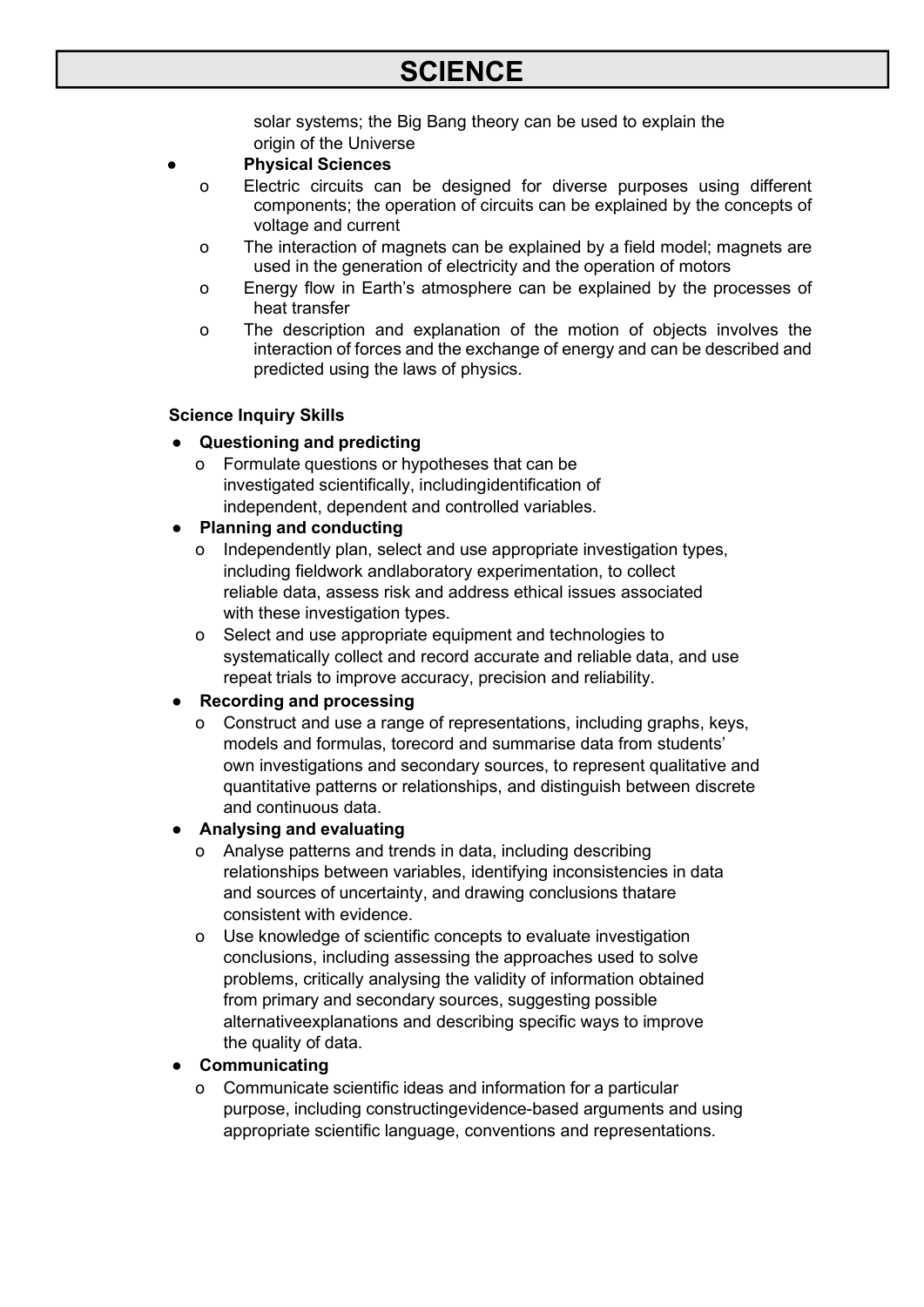# **CORE SCIENCE**

ONE SEMESTER

*ALL Year 10 students must study Core Science. Students intending to study VCE Science MUST also complete a Year 10 Science Elective.*

## *Learning Focus:*

Year 10 Core Science will focus on scientific literacy and the application of science to everyday life.

Students will examine the scientific evidence for the change in climatic conditions worldwide, explore things that may contribute to this change and how scientific developments can mitigate the effect of human activity on Earth's Climate. Students will explore the physics of motion from the perspective of Car safety and things that can contribute to surviving an accident. Students will continue their learning about diseases from year 9 by looking at the current pandemic as well as other diseases that may commonly affect the students' age group and look at how information about diseases is communicated through various media.

#### *Assessment:*

- Practical investigation activities & reports.
- Research and application tasks.
- **Tests**
- Scientific Wall Chart communicating findings on a student designed experimental investigation.
- End of semester examination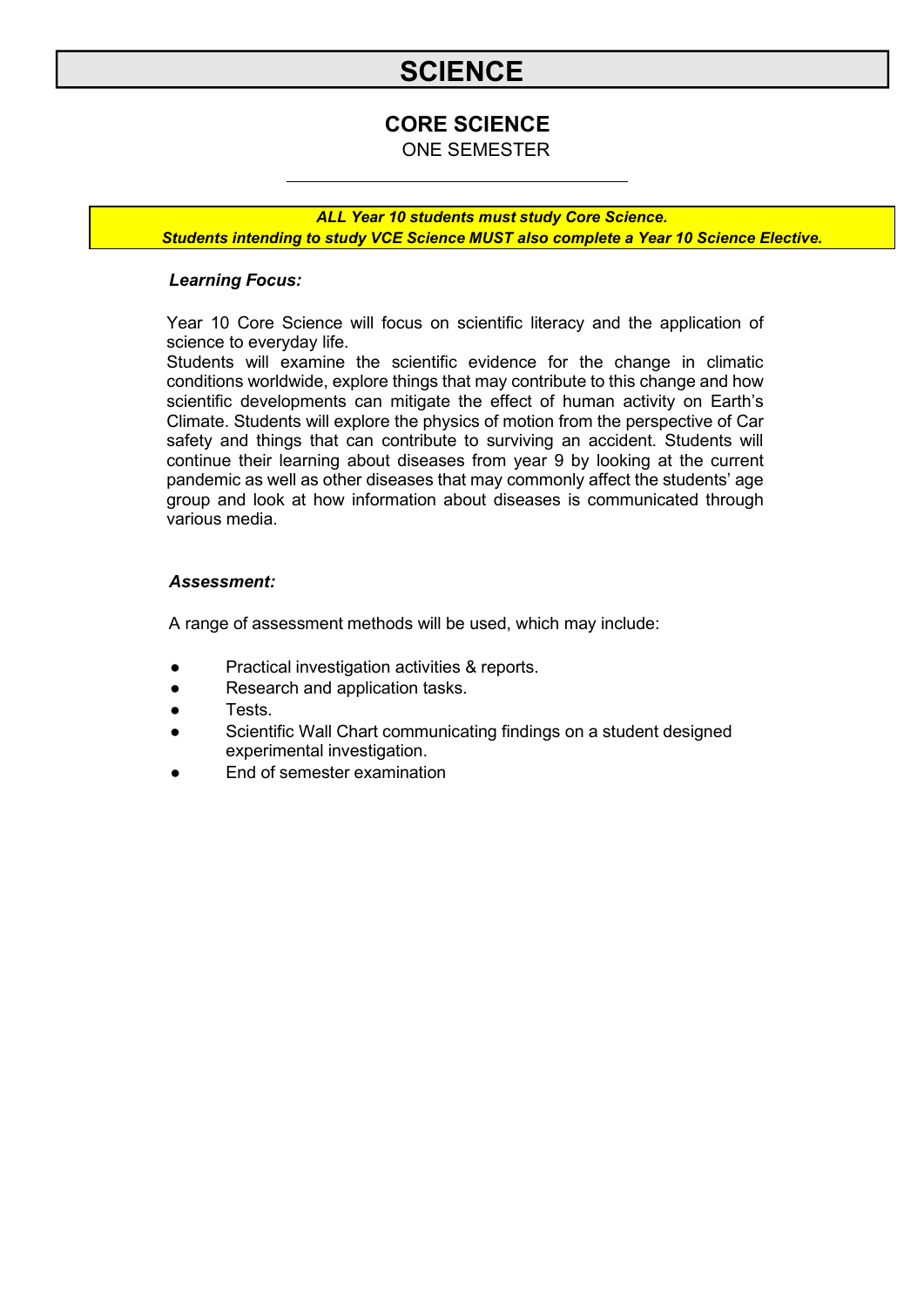# **ENVIRONMENTAL CHEMISTRY**

ONE SEMESTER

*ALL Year 10 students must study Core Science. Students intending to study VCE Science MUST also complete a Year 10 Science Elective. Environmental Chemistry will be a good introduction for any student wishing to study Chemistry or Environmental Science at year 11 and 12*

## *Learning Focus*

In Environmental Chemistry, students develop an understanding of the structure, function and diversity of natural ecosystems on this planet and evaluate the impacts of human activities on these systems. They study global systems and investigate the impact of human activities such as the use of renewable and non-renewable energy sources. They look at how these affect systems on a local and global scale which enables them to predict how changes will affect equilibrium within these systems. Students learn to interpret data and differences between primary, secondary and proxy data.

Students will explain how similarities in the chemical behaviour of elements and their compounds and their atomic structures are represented in the way the periodic table has been constructed. They compare the properties of a range of elements representative of the major groups and periods in the periodic table. They use atomic symbols and balanced chemical equations for summarising chemical reactions, including neutralisation and combustion. Students can then apply their knowledge of chemistry to the combustion reaction occurring during the rocket launch and car safety. *Assessment:*

- Practical investigation activities & reports.
- Research and application tasks.
- Tests.
- Scientific Wall Chart communicating findings on a student designed experimental investigation.
- End of semester examination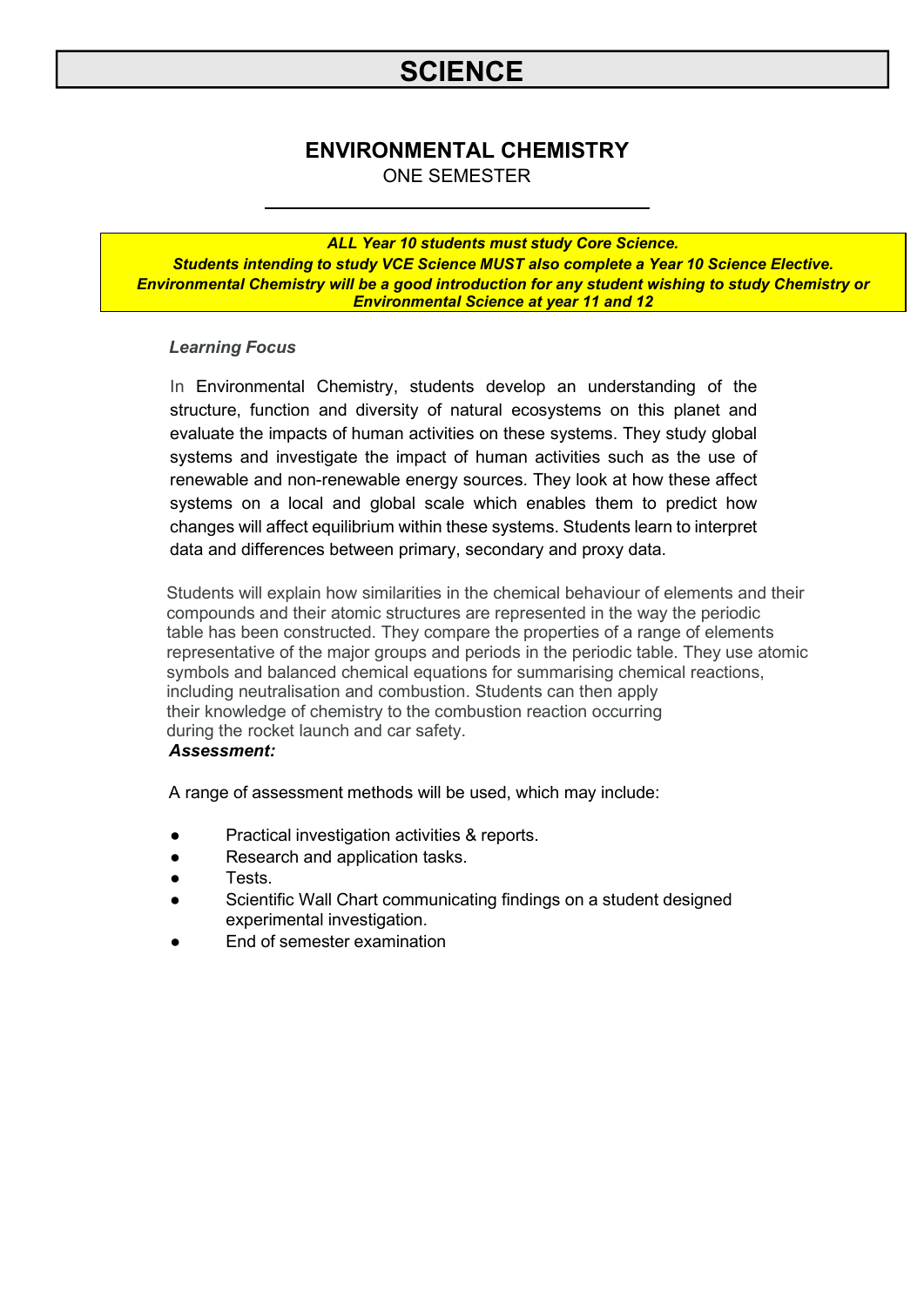# **LIFE WITHIN US**

ONE SEMESTER

## *ALL Year 10 students must study Core Science.*

*Students intending to study VCE Science MUST also complete a Year 10 Science Elective. Life Within Us will be a good introduction for any student wishing to study Biology or Psychology at Year 11 and 12*

## *Learning Focus:*

In this unit students learn about the concepts of Genetics and the Theory of Evolution. The students learnthat the transmission of heritable characteristics from one generation to the next involves DNA and genes.The students will learn how information technology can be applied to different areas of science, for example, DNA sequencing etc.

This unit will also focus on making decisions about science practices and applications, ethical and socialimplications must be taken into account. The students consider the use of genetic testing for decisions such as genetic counselling, embryo selection, identification of carriers of genetic mutations and the use of this information for personal use or by organisations such as insurance companies or medical facilities.

In Term II students will study human behaviour and mental processes. They will cover three major theories such as psychoanalysis, behaviorism and humanism. Students will compare Psychology to Pseudosciences. Students will also carry out practical tasks involving learning by observation and applying core concepts. Students who show a strong interest in social or biological sciences, psychology, mental health and understanding human behaviour will benefit from this elective.

#### *Assessment:*

- Practical investigation activities.
- Topic tests on Psychology Research Methods and Genetics.
- **End of Semester Examination.**